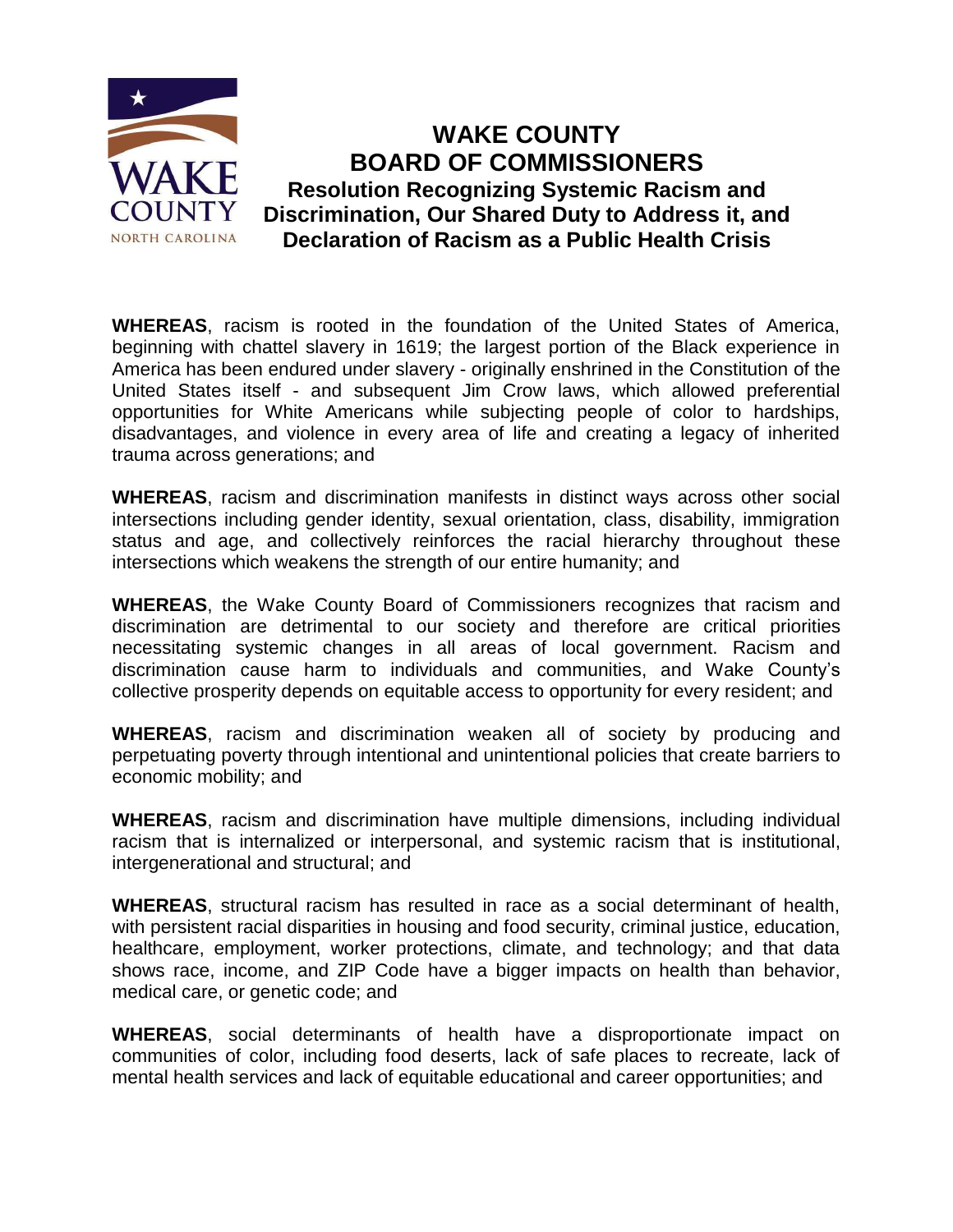**WHEREAS**, the adverse impacts of racism and discrimination on health are welldocumented. Chronic stress caused by racism and discrimination triggers many adverse health outcomes, including high blood pressure, heart disease, diabetes, and accelerated aging, all of which are high in the Black and Brown community. There is also evidence suggesting that the racism endured by Black mothers contributes to the high maternal and infant mortality rate. In Wake County, Black babies are more than twice as likely to die as White babies in infancy; and

**WHEREAS**, Black people in Wake County are nearly twice as likely not to have health insurance, and Latinx/Hispanic persons are roughly four times more likely not to have health insurance; and

**WHEREAS**, research shows that social determinants — the conditions in which an individual is born and in which he or she lives, works, and recreates — are key drivers of health inequities. It has been proven that significant gaps in life expectancy exist among various zip codes in Wake County. For generations, communities of color have faced vast disparities in job opportunities, income, and inherited family wealth. They are less likely to have housing security, healthy food, and green spaces, ultimately leading to otherwise preventable deaths; and

**WHEREAS**, the COVID-19 pandemic has further exposed systemic issues in our society related to health access, housing and food insecurity. As of June 30<sup>th</sup>, our Latinx/Hispanic population makes up about 10% of our population but 45% of our confirmed cases. Our Black population comprises 20% of our population but 24% of our confirmed cases. Accordingly, Black and Latinx/Hispanic persons account for approximately 30% of Wake County's population but yet 69 % of our confirmed cases; and

**WHEREAS**, Wake County strives to serve vulnerable populations in an equitable manner--as demonstrated by our investments in public education, housing affordability, social and economic vitality programs, and our recent initiatives on maternal and infant mortality, the WakeWorks program, and Live Well Wake--we are committed to the ending systemic racism and discrimination in our communities; and

**WHEREAS**, Wake County is a model employer, providing benefits such as parental leave, paid family illness leave, a living wage policy, in addition to strong health insurance and retirement benefits, which help lower-income and underserved populations. In the pursuit of social justice, Wake County has also enacted policies such as "Ban the Box" and a strong anti-discrimination and equal employment opportunity policy; and

**WHEREAS**, although there is no epidemiologic definition of "public health crisis," the health impacts of racism clearly exemplify the definition proposed by experts from the Boston University School of Public Health, which is that "The problem must affect large